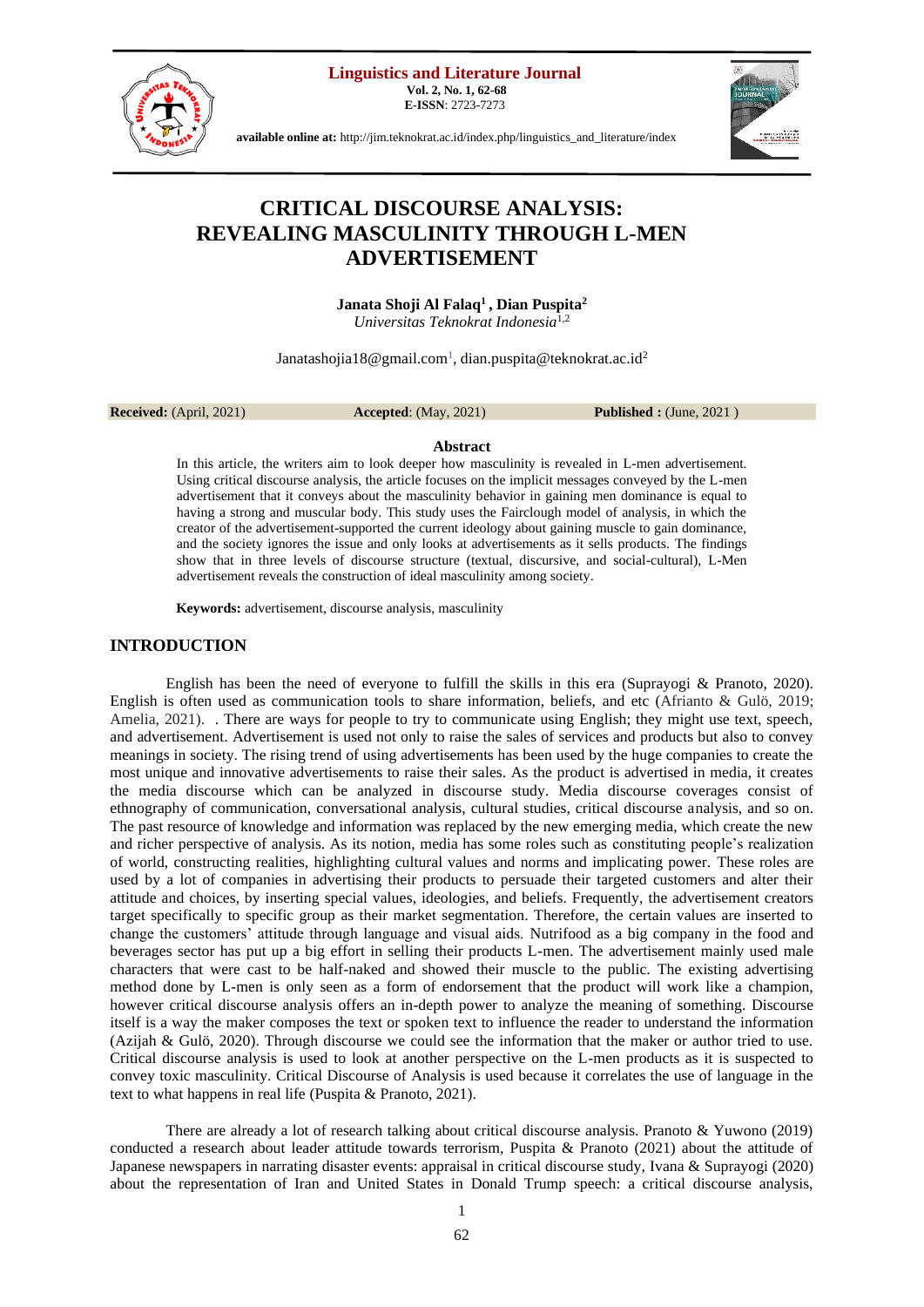## **Linguistics and Literature Journal**, Vol: 2, No: 1, 62-68

Kuswoyo & Rido (2020) about the representation of people with HIV/AIDS in Jakarta Post, and Kuswoyo & Siregar (2019) about metadiscourse markers as persuasive strategies in oral business presentation. Research on critical discourse analysis on advertisements was also conducted already. Television advertisements and women's magazines which commercialize those beauty products influenced by women, and through this we pressurize them that they must hold their beauty by using various beauty products at any cost (Baudrillard, 2005). Through textual and visual aspects advertisements presents a stereotypical "ideal" women to persuade their audience. As "advertising is the most influential institution of socialization in modern society" (Jhally,1995). This perspective shows how social actors and how they exercise their strength and construct power to manipulate women's beliefs. Lau and Zuraidah (2010) perceived that advertising has been subtly distorting reality and manipulating consumers to make them buy a way of life as well as goods. All in all, the aforementioned studies were discussing the discourse analysis in different discourse, including the one discussing gender. However, there is little research analyzing the masculinity representation in advertisement analyzed under the discourse analysis framework.

This paper will examine the language characteristics used in one product "L-Men". This is a very famous product for men to gain the expected body shape which is constructed as ideal. This study explored how the advertisement represents specific identities, visuals, texts and ideologies in promoting their products and changing men's belief represented through particular language uses and how this language influence the behavior of consumer's attitude and maintain its power. For these purposes, Norman Fairclough's three dimensional model of Discourse analysis, which explores the discursive relationship of text with society and culture is used. The research questions of this study are mentioned as follow.

- 1. What are the textual features in the products of "L-Men"?
- 2. What are the discursive features present in the advertisement of "L-Men"?
- 3. What are the key aspects of the socio-historical conditions that carry out these formations?

## **METHOD**

The writers choose the Descriptive Qualitative method in analyzing the representation in Divergent Movie. This methodology is beneficial for the writers because it can assist the writers in finding the perfect explanation for a phenomenon (Magilvy & Thomas, 2009). It means that the writers can analyze the form of data coming from movie scenes, recorders, and others (Istiani & Puspita, 2020; Puspita & Amelia, 2020; Afrianto, & Restika, 2018). The Descriptive Qualitative method also offers efficiency towards people who use it because it only requires an analysis from a diverse source that exists on the Internet (Bowen, 2009). Another thing that makes the writers choose the Descriptive Qualitative method is how the goal in this method itself is to conclude an indescribable phenomenon that requires an understanding of it (Lambert & Lambert, 2013). Therefore the writers choose the Descriptive Qualitative method to analyze L-men Advertisement to contextualize the ideology within the advertisement that combined the theory by Fairclough and another source about toxic masculinity.

Toxic masculinity is an idea where men take any means necessary to dominate the social structure like doing physical abuse and trying to look strong. Until this point, the ability of men in exploring themselves has been halted with the narrative of being strong and emotionless, to the point where most of the policy changes are only designated to women's empowerment (Elliot, 2018). Toxic masculinity is any thought that has been taught, shared, and done by most of the people in this world and as the society in general we didn't even think about the problem and care only to the female counterparts in this world. The practice of Toxic masculinity not only harms men in general but also women due to its deep-rooted teachings to men.

Using the Fairclough model of Critical Discourse analysis, the writers aim to use this model to describe the relationship between the interaction of something and the context that drives it. Fairclough's model of Critical discourse analysis consists of three different kinds of analysis, text analysis the description of the text that we want to analyze, processing analysis or how people produced the text and being interpreted by others, and lastly social analysis, or how historical conditions influence the text making (Kuswoy et al, 2020; Hutauruk, & Puspita, 2020).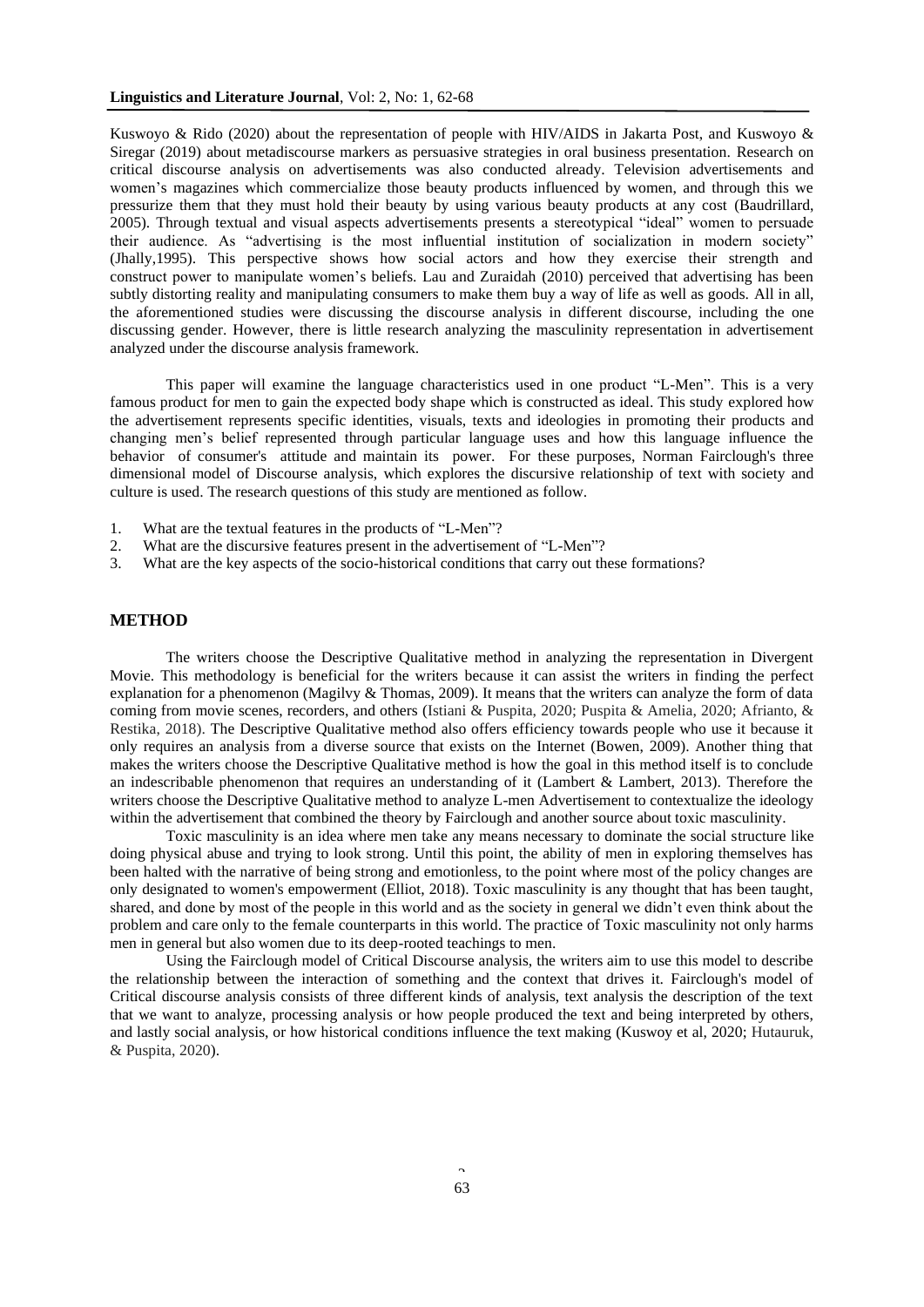

Figure 1. `Fairclough Three Dimensional Model

In detail, this study used to reveal toxic masculinity representation in L-men advertisements that spread to television and online media. The data sources were from the L-men advertisement itself. The writers choose 2 selected advertisement clips in L-men advertisement that can be found on online advertisement.

# **FINDINGS AND DISCUSSION**

#### **Textual Features in The products of "L-Men"**

This study is designed to investigate the representation of toxic masculinity which is conveyed through the advertisement of L-men or high protein drinks. The research uses the Fairclough three dimensional model. Before moving on to the result and its discussion the writers would like to show the L-men advertisement that is suspected to have toxic masculinity ideas in it. The following is the original finding of the advertisement.



Figure 2. Advertisement of L-men product 1



Figure 3. Advertisement of L-men product 2

Fairclough (1989) distinguishes textual, discursive, and social features as three levels that can be analytically separated. At this level of analysis, the linguistic features such as vocabulary, grammar, types of speech act, and rhetorical devices employed in the advertisements are discussed.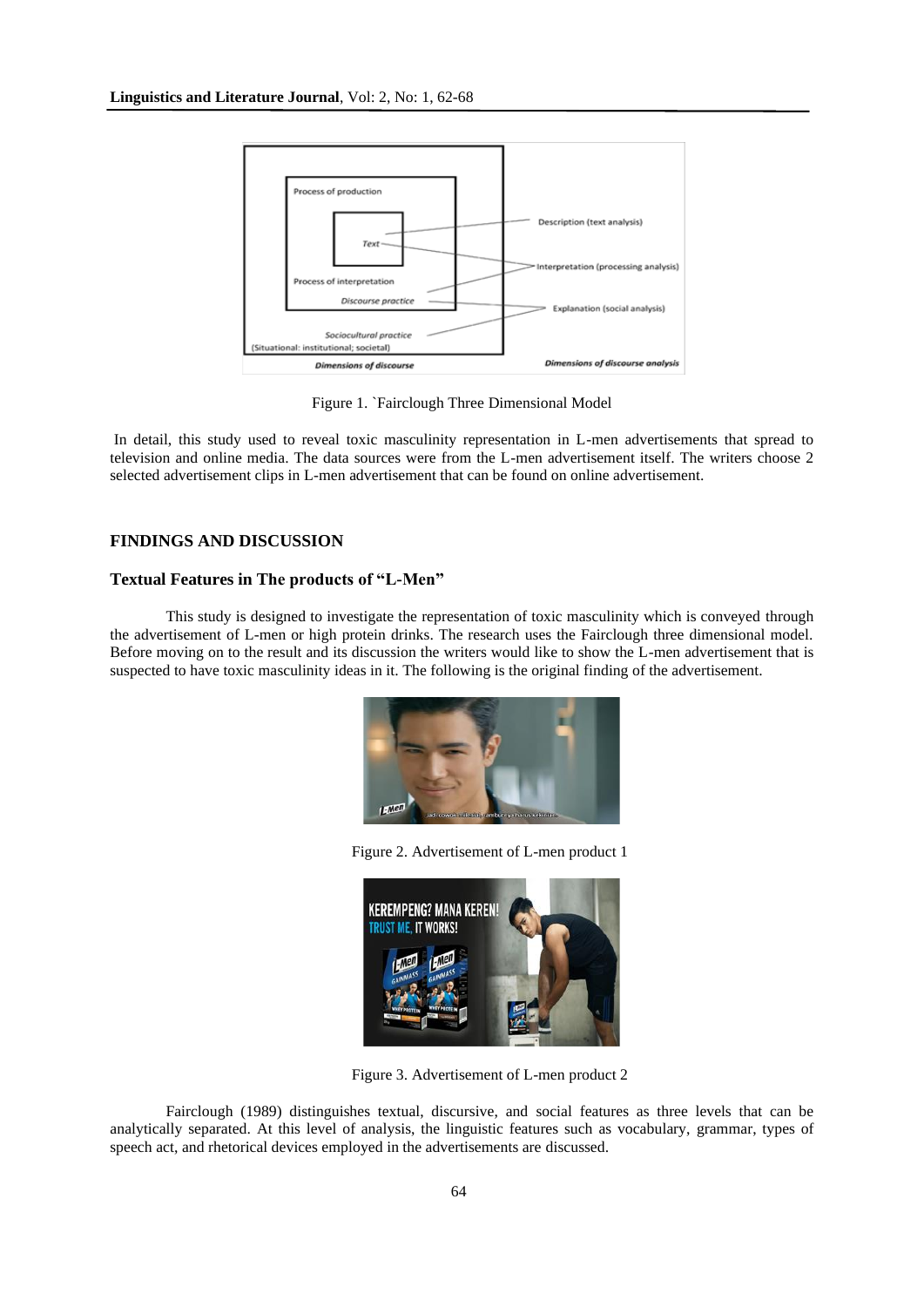#### *The use of pronoun*

The advertisement creator narrates the text on purpose to make the consumers receive the message they construct through the text. In this level, the advertisement uses the first person both singular and plural to address the consumers. The use of pronoun "I" is used to represent the ideal model as conveyed in the visual advertisement. Meanwhile, the use of pronoun "we" is used to refer to inclusion of the model and the customer. In another text, the inclusion is conveyed by first person singular and second person singular pronouns. The use of pronouns in the advertisement text is shown below.

|  | Table 1 The use of pronouns in advertisement text |
|--|---------------------------------------------------|
|--|---------------------------------------------------|

| <b>Advertisement text</b>                           |                                                |
|-----------------------------------------------------|------------------------------------------------|
| Semuanya bikin kita lebih kuat untuk jadi pemenang. | All of them make us stronger to be the winner. |
| <b>Kita</b> bertarung dengan waktu                  | We fight the time.                             |
| dan kitalah yang mengendalikannya                   | and we control it.                             |
| untuk saya dan Anda                                 | for me and you.                                |
| Saya bisa, Anda juga bisa                           | I can, so can you.                             |

## *The use of imperative*

The persuasive action in advertisement is shown in the use of imperative. By using imperative, the advertisement creator builds the closer relationship with the consumers. Even, the tag line of this advertisement is in form of imperative; "Trust me It works!". The use of imperative is shown as follow.

| Table 2 The use of imperative in advertisement text |  |  |  |  |
|-----------------------------------------------------|--|--|--|--|
|-----------------------------------------------------|--|--|--|--|

| <b>Advertisement text</b>     |                        |
|-------------------------------|------------------------|
| <b>Minum L-Men Gain Mass</b>  | Drink L-Men Gain mass  |
| Tingkatkan massa ototmu,      | Build your muscle.     |
| tingkatkan kepercayaan dirimu | Boost your confidence. |
| kitalah yang mengendalikannya | Control it.            |
| Trust Me It Works!            | Trust me It works!     |

#### *The use of specific vocabulary*

Several features are used to express the opinion which is created to impose. In this advertisement, the use of adjective is present with both positive and negative affective meanings. The positive ones are used to represent the products. Meanwhile, the negative ones are used to represent the ideal condition compared to the ideal idea presented in the advertisement. The positive and adjective vocabulary is shown in the following table.

| Table 3 The use of specific vocabulary in advertisement text |                    |  |
|--------------------------------------------------------------|--------------------|--|
| Postive adjective                                            | Negative adjective |  |
| badan <b>atletis</b> .                                       | Kerempeng?         |  |
| (athletic body)                                              | $(\text{skinny?})$ |  |
| nutrisi yang tepat.                                          | Mana keren.        |  |
| (the <b>right</b> nutrition)                                 | (Not cool)         |  |
| cowo milenial?                                               |                    |  |
| (millennial men)                                             |                    |  |

#### *The use of scientific word*

**Advertisement text**

To make sure the customer, the advertisement is using scientific word so the customers will be attracted. This also is on purpose to impress the customers to reflect the advancement of technology and professionalism. Here is the example of scientific word used in advertisement.

| Table 4 The use of scientific word in advertisement text |  |  |  |
|----------------------------------------------------------|--|--|--|
|----------------------------------------------------------|--|--|--|

| TAA'U CL CECHECHE COAC                |                                                |
|---------------------------------------|------------------------------------------------|
| suplemen tinggi protein (17g/serving) | High protein supplement $(17g/\text{serving})$ |
| massa otot sampai 1 kg                | 1 kg muscle mass                               |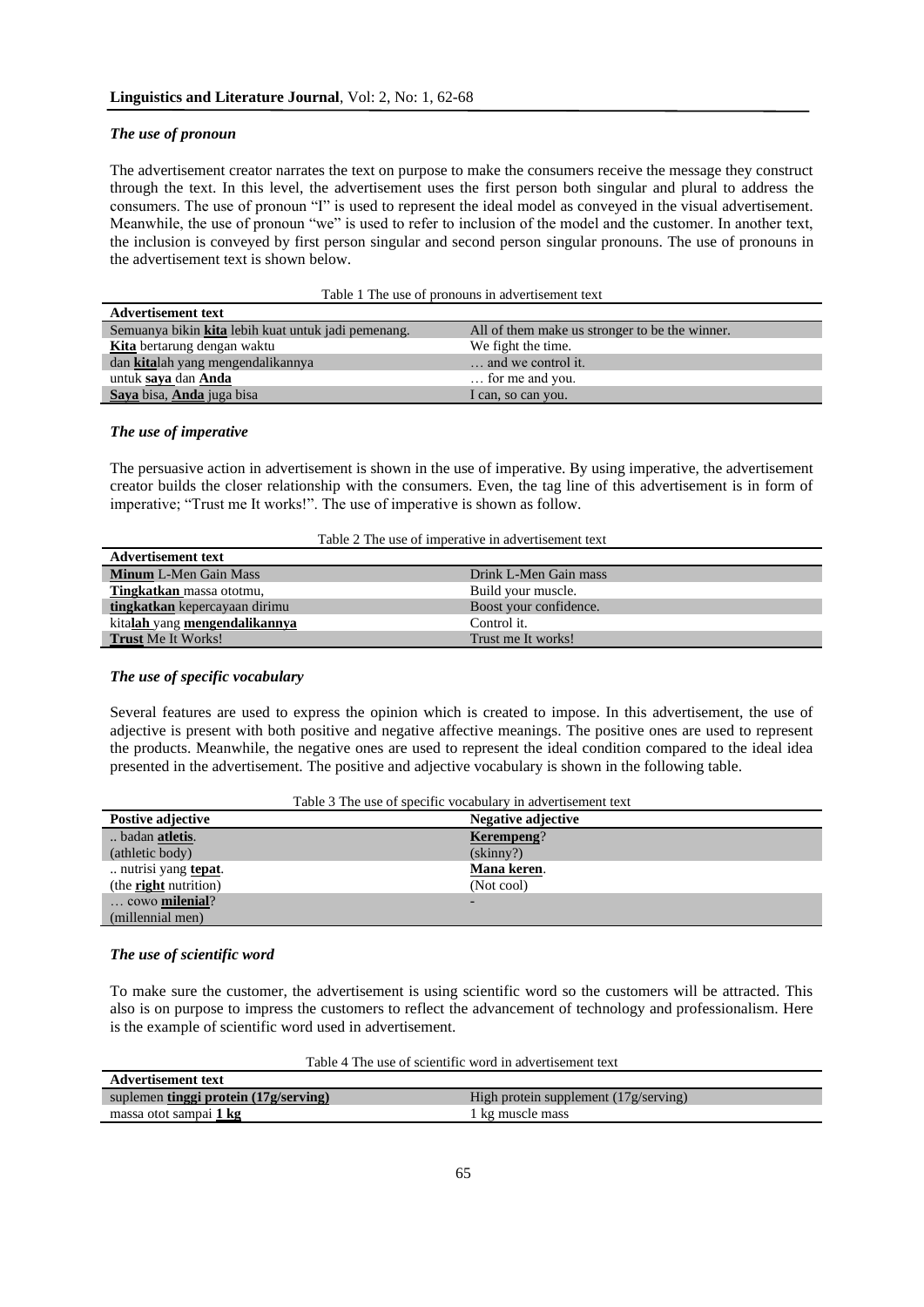## **Discursive Features**

Through the Fairclough model of analysis, the discourse practice comes with production or how the text was made, distribution or how the text was distributed, and how the public consumed the text.

- 1. Production: the text was made by the L-men product creative management. Lead by Nutrifood or one of the national companies in Indonesia that run into healthy food and beverages, making them make an encouraging advertisement for people in Indonesia. The team might think that writing an advertisement that uses mostly men in the casting and having good looking appearances might boost the sales and society engagement towards the product.
- 2. Distribution: in distributing the advertisement Nutrifood company giving many allowances in advertising one of its products. The advertisement of L-men was announced mostly through national television channels, company social media accounts as well other media or sites that have to be paid by the company.
- 3. Consumption: After distributing the content to the mass people in Indonesia, the advertisements are deemed to be seen by all the men that want to dominate their surroundings by having muscular and bulky looking bodies.

For the focuses on how text is produces, how it is consumed, and how the power relations are enacted, some strategies are used to attract consumers. The strategies are shown as follows.

 $T<sub>0</sub>$  Table

| I able 5 Discursive reatures     |                                                |  |
|----------------------------------|------------------------------------------------|--|
| Strategies used in advertisement | <b>Advertisement text</b>                      |  |
| Scientific evidence              | suplemen tinggi protein $(17g/\text{serving})$ |  |
|                                  | massa otot sampai 1 kg                         |  |
| Emotive words                    | Badan atletis                                  |  |
|                                  | Cowo milenial                                  |  |
|                                  | Rambut kekinian                                |  |
|                                  | Kerempeng?                                     |  |
|                                  | Mana keren.                                    |  |
|                                  | Jadi pemenang                                  |  |
| Code switching/mixing            | dengan latihan rutin. Trust me, it works!      |  |
|                                  | kerjaan yang work-life balance,                |  |
|                                  | liburan yang Instagramable                     |  |
|                                  | dengan L-Men 2GO dan L-Men Gain Mass.          |  |

#### **Social-cultural Practice**

We now notice that this advertisement has been lurking in Indonesia for years, which means that there are no contradictions towards the norms in Indonesia. Knowing there are no protest and rejection towards its product making it safe to assume that the words or representations in the advertisement is not risky, and not considered as discrimination or form of toxic masculinity.

The creator's ideology and assumption can be decoded from the advertisement. The creator of the Lmen advertisement thinks that representing body goals on men is beneficial for the sales, which also means there is no intention in promoting toxic masculinity or discrimination. To find the social explanation for this phenomenon, we can track it from the demography in Indonesia about the body muscles in people. Indonesia itself has shown that people in Indonesia have a huge gap in physical power based on their ages (Aditya et al., 2012). Thus to say, the amount of people who want a healthy body is also increasing time after time and the existence of L-men Products is only seen as the savior of them to achieve their body goals in the future. On another level, Indonesia is also filled with a diverse background of people. The majority of the people in Indonesia are Islam religion, which is still filled with conservatism as well as gender roles. In Islam, the gender role of being a man is to have physical and mental capacity than female counterparts. Therefore Indonesia familiarized the idea of being strong and capable just like in the Advertisement by L-men. Therefore the toxic masculinity and discrimination towards skinny body might be the issue within Indonesia because there are people who are forced to follow the standard which they might not like in the first place.

In addition, the ideal masculinity representation is also shown in the word choices. The choice of the word "Kerempeng" or "skinny'' is followed by the word "mana Keren!" or "is not cool!". Using semantic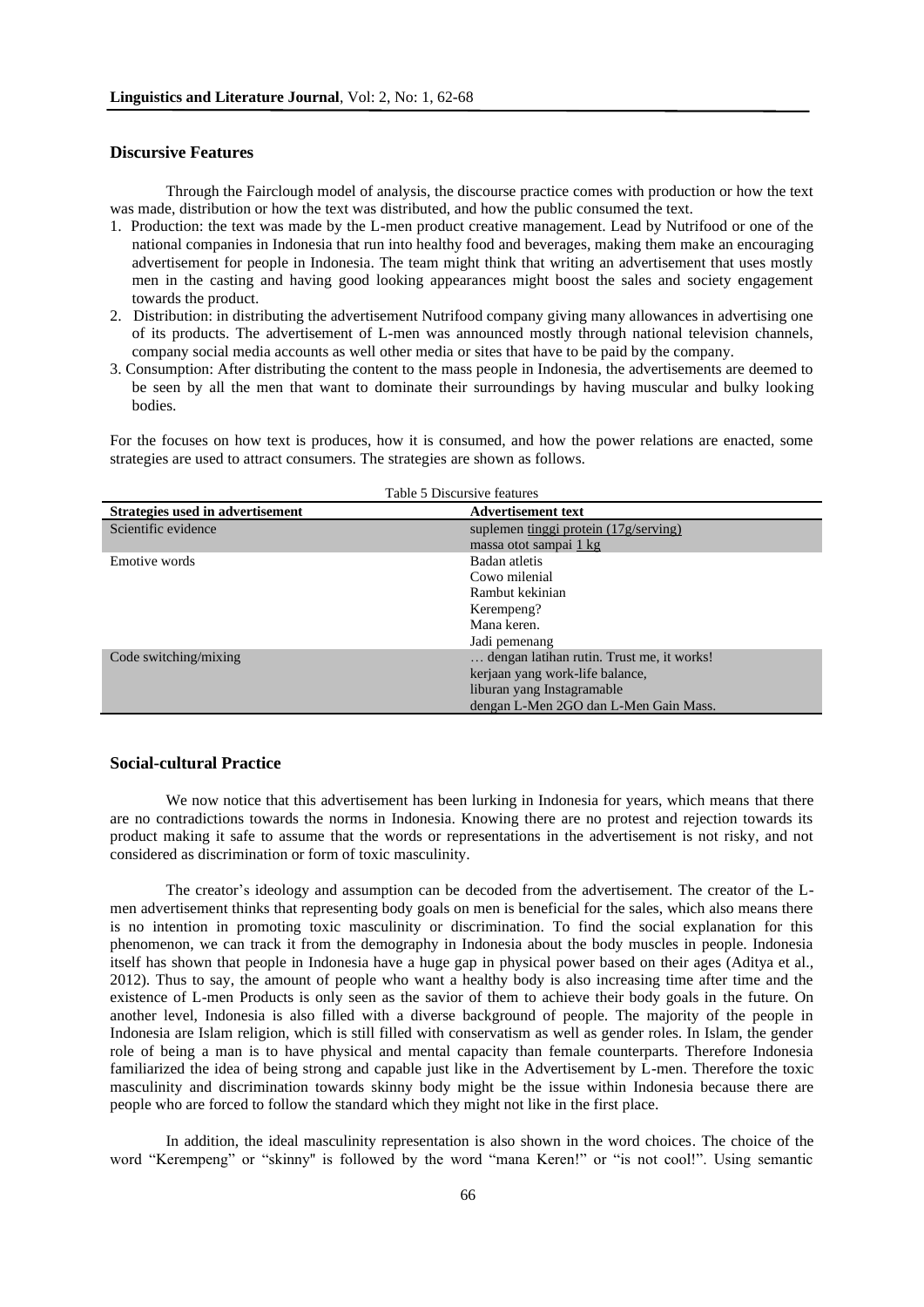analysis the word "mana Keren!" or is not cool has a great implication to everyone that being skinny is not cool. This is supported by the fact that the word skinny is a shame because there is a preconceived notion that being skinny is very bad. After all, it's related to sickness and being unhealthy. Another thing that is the implications of this text is that people think you are cool when you have muscle as shown in the picture in figure 3. Figure 2 also gives implications on what men should do. Figure 2 is a video advertisement for an L-men product. The video is shown on what men need to do as a "cool" society. In the screenshot shown in figure 2 we can see the choice of the word "Jadi Cowok Millenial'' or "Being Millenial Boys" followed by "Rambutnya harus kekinian" or "the hair must be fashionable". Using the same analysis we could conclude that there are things that men need to do to be accepted by whole people. The existing advertisement in figure 2 showed the implications that to be cool and categorized as a millennial you need to have a good-looking appearance. Not only that, the video advertisement in the end showed that to be a man you should be muscular as well which led to drinking the Lmen products to achieve it. In the end, the analysis showed us that the men in this advertisement should be good looking, muscular, and strong. This implication by the L-men product in its advertisement is also the same with the idea of toxic masculinity where men should be dominant in every place. There are many ways to be dominant in this perspective, but the thing that L-men used is by looking strong and having a muscular body.

### **CONCLUSION**

The conclusion of this study is the analysis of the three levels of discourse structure; textual, discursive, and social-cultural. Based on the textual level, it is concluded that the use of several linguistic features such as the use of pronouns, the use of imperative, the use of specific vocabulary, the use of scientific words. The uses are aimed to include the consumers to agree with the ideal figure of masculine proposed and represented in the advertisement. Secondly, in the level of discursive, the advertisement creator uses varied strategies such as scientific evidence, emotive words, and code mixing/switching. The use of these strategies is aimed to build a power relationship and raise the consumption and distribution of the products. Lastly, in social-cultural level, the representation of ideal masculinity is shown by the models in the advertisement. This leads to the social construction of the idea of the ideal figure of men's physics.

# **REFERENCES**

- Aditya, H., Iridiastadi, H., & Sutalaksana, I. Z. (2012). Age, Gender, and Muscle Strength: a Study Based on Indonesian Samples. *MAKARA of Technology Series*, *16*(1), 22–28. https://doi.org/10.7454/mst.v16i1.1048
- Afrianto, A., & Gulö, I. (2019). Revisiting English competence at hotel. *Teknosastik*, *17*(1), 35-39.
- Afrianto, A., & Restika, A. (2018). Fungsi pemarkah wacana: sebuah kasus di kelas berbicara pada level universitas. *LITERA*, *17*(1).
- Amelia, D. (2021). Upaya peningkatan kosakata Bahasa Inggris melalui storytelling slide and sound. *Journal of Social Sciences and Technology for Community Service (JSSTCS)*, *2*(1), 22-26.
- Azijah, D. P., & Gulö, I. (2020). Interpersonal Metadiscourse Markers in Jacinda Ardern Speech At Christchurch Memorial. *Linguistics and Literature Journal*, *1*(2), 70–77. https://doi.org/10.33365/llj.v1i2.594
- Bowen, G. A. (2009). Document analysis as a qualitative research method. *Qualitative Research Journal*, *9*(2), 27–40. https://doi.org/10.3316/QRJ0902027
- Elliot, K. (2018). Challenging toxic masculinity in schools and society. *On the Horizon*. https://doi.org/10.1093/ae/59.4.194
- Hutauruk, M., & Puspita, D. (2020). A metapragmatic analysis: a study of pragmatic failure found in indonesian efl students. *Linguistics and Literature Journal*, *1*(2), 62-69.